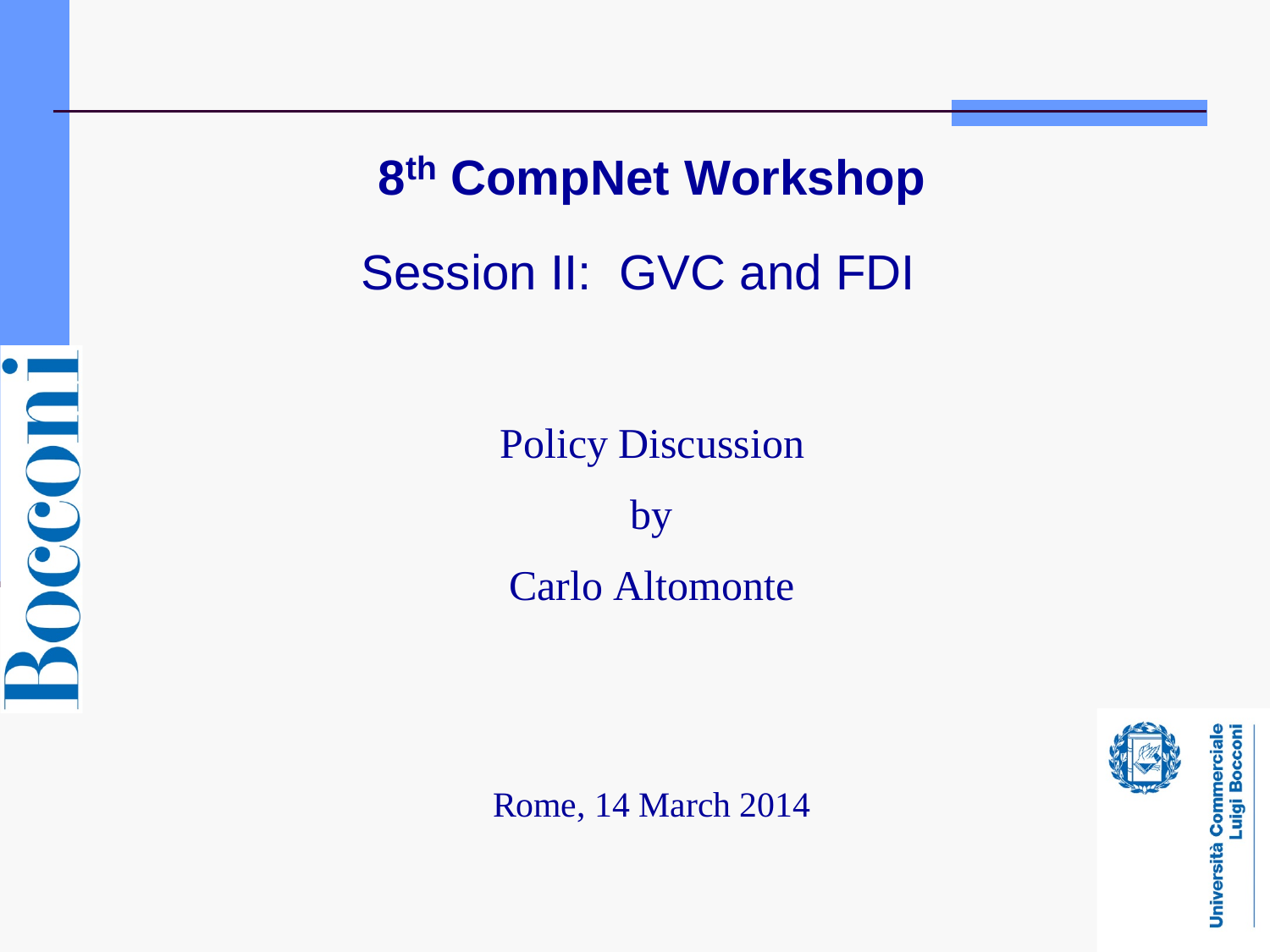## **A 'selective' reading of the main findings of the papers**

- Timmer et al. propose a method to analyze what tasks different countries perform in global value chains (GVCs), based on information on occupations at the country/industry level
- They find that mature economies are indeed specializing in preproduction and post-production stages (higher domestic value-added), while emerging markets specialize in production activities
- Within Europe clear specialisation patterns are discovered, although it seems these are changing quite extensively in the period 2005-2011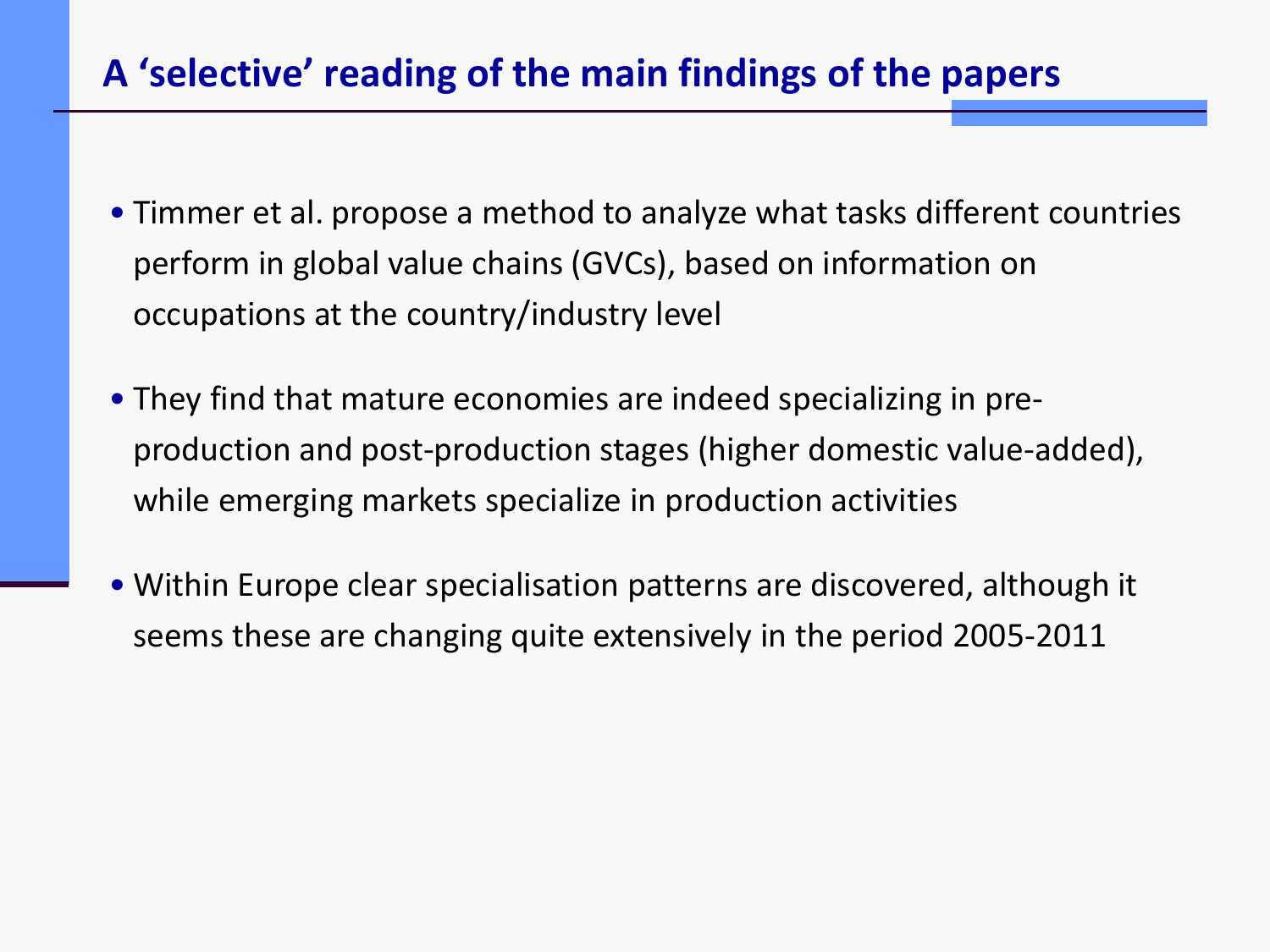## **A 'selective' reading of the main findings of the papers**

- Cappariello & Felettigh apply the Koopman et al. (2012) decomposition of VA trade to Italy
- They find variability in the domestic value-added (GDPX)-intensity across sectors (less so across countries), more relevant in manufacturing vs. services
- Italian specialization sectors, i.e. "traditional sectors" and "machinery and electrical equipment" display the highest GDPX-intensities among manufactures => revealed CA associated to higher domestic value-added
- international fragmentation of production accounted for half of the drop experienced by Italian nominal gross exports between 2008 and 2009 (24.6 percent)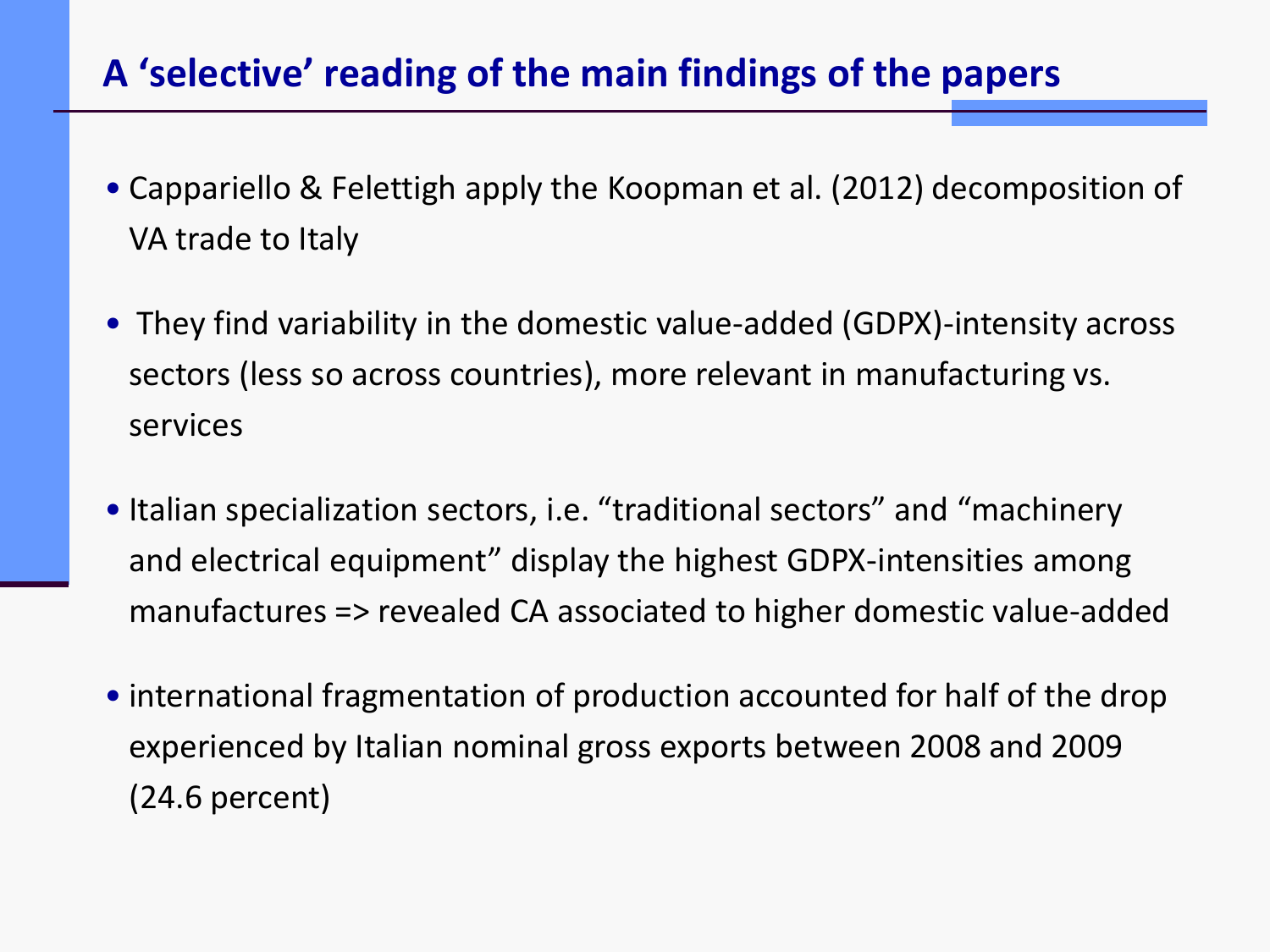## **A 'selective' reading of the main findings of the papers**

- Vicard matches trade data with firm-level data / ownership data to map the pattern of trade flows of business groups operating (also) in France (business groups data already discussed within CompNet in a number of projects, here matched to trade data)
- With these data he explores a 'hot' policy issue, i.e. the extent to which access to GVC leads to possible tax elusion
- The paper finds that a 10 percentage point differential in corporate tax rate between France and its trade partners reduces export prices by 1.5% to 2.2% and import prices by 1.9% to 2.4%.
- Back-of-the-envelope calculations suggest that the underreported taxable revenues due to transfer pricing strategy on both exports and imports amount to 5.2 bn USD in 2009 => is this loss significant enough to change a country's corporate tax policy ?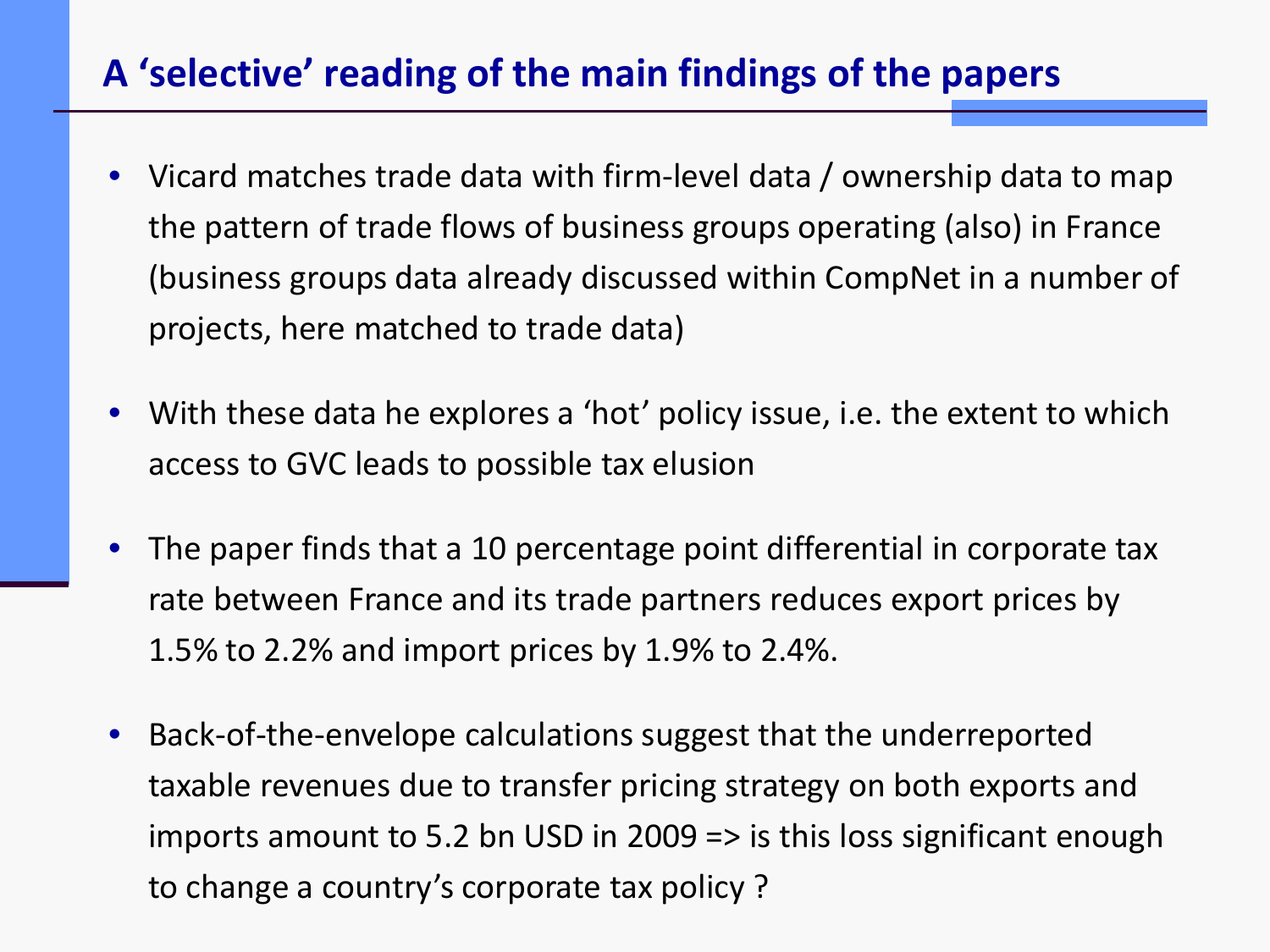## **The key issue for policy-makers: max the GDP-GVC link**

• What type of activities should I promote within GVCs? => extent of positioning

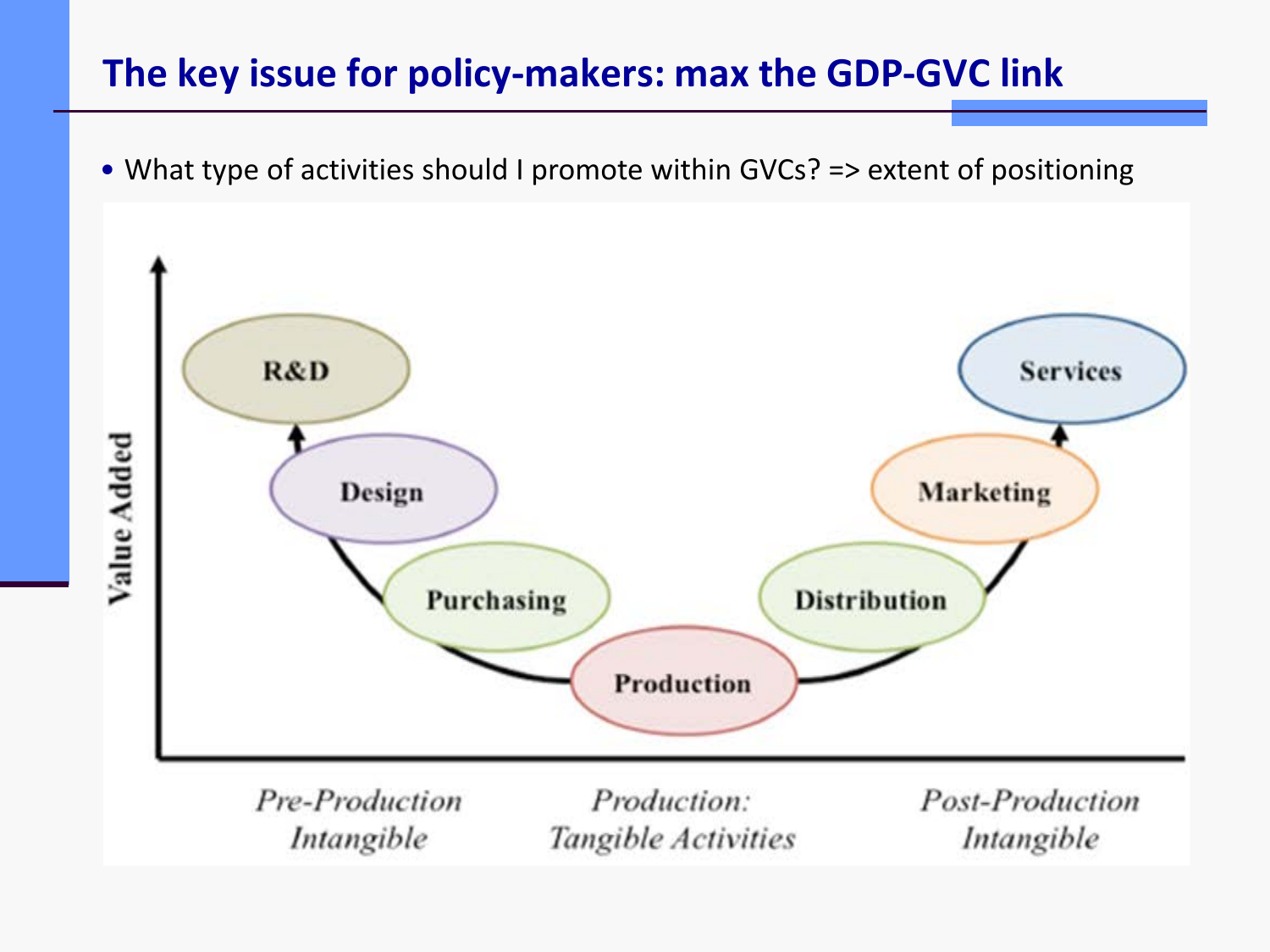## Positioning seems the ideal tool, but a number of critical issues

• Production stages are identified via a classification of occupational tasks, but domestic labor nowadays might account for even less than 50% of the value added we are trying to explain: what about the rest ?



• Italy maintains a RCA>1 in postproduction (high) activities in 2005- 2011, but this is precisely the area in which the country has experienced the largest drop in GVC share.

- Analogously, pre-production stage maintains a RCA<1 in 2005-2011 but this is the area which has seen the largest rise in GVC share …
- Notice how capital is always moving in the same direction of post-production (high) activities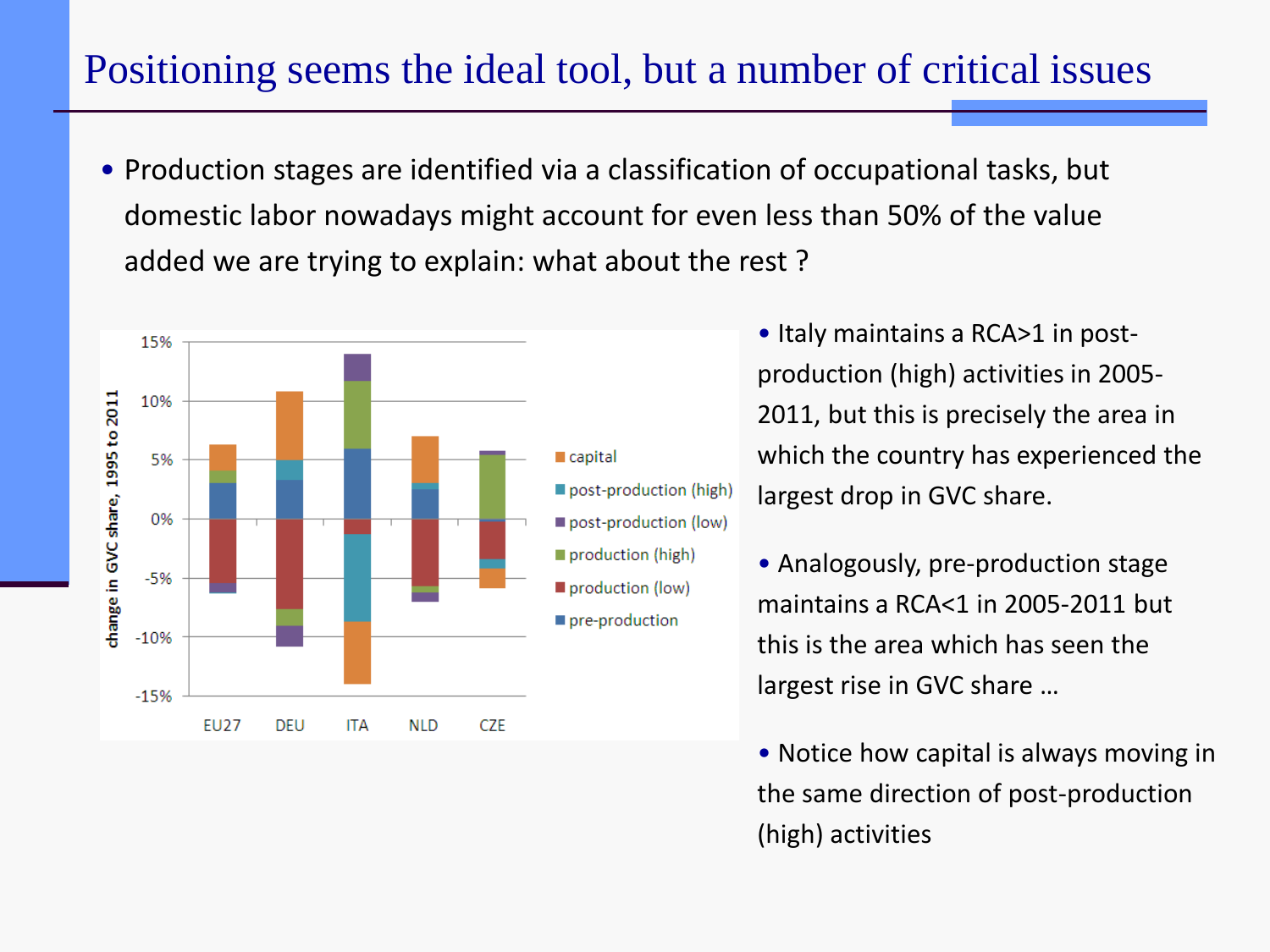#### **The key issue for policy-makers: max the GDP-GVC link**

• What pattern of trade should I seek within GVCs? => mode of participation



Source: UNCTAD-Eora GVC Database, UNCTAD analysis.

Data for 125 developing countries, ranked by growth in GVC participation and domestic value added share; high includes Note: the top two quartiles of both rankings, low includes the bottom two; GDP per capita growth rates reported are median values for each quadrant.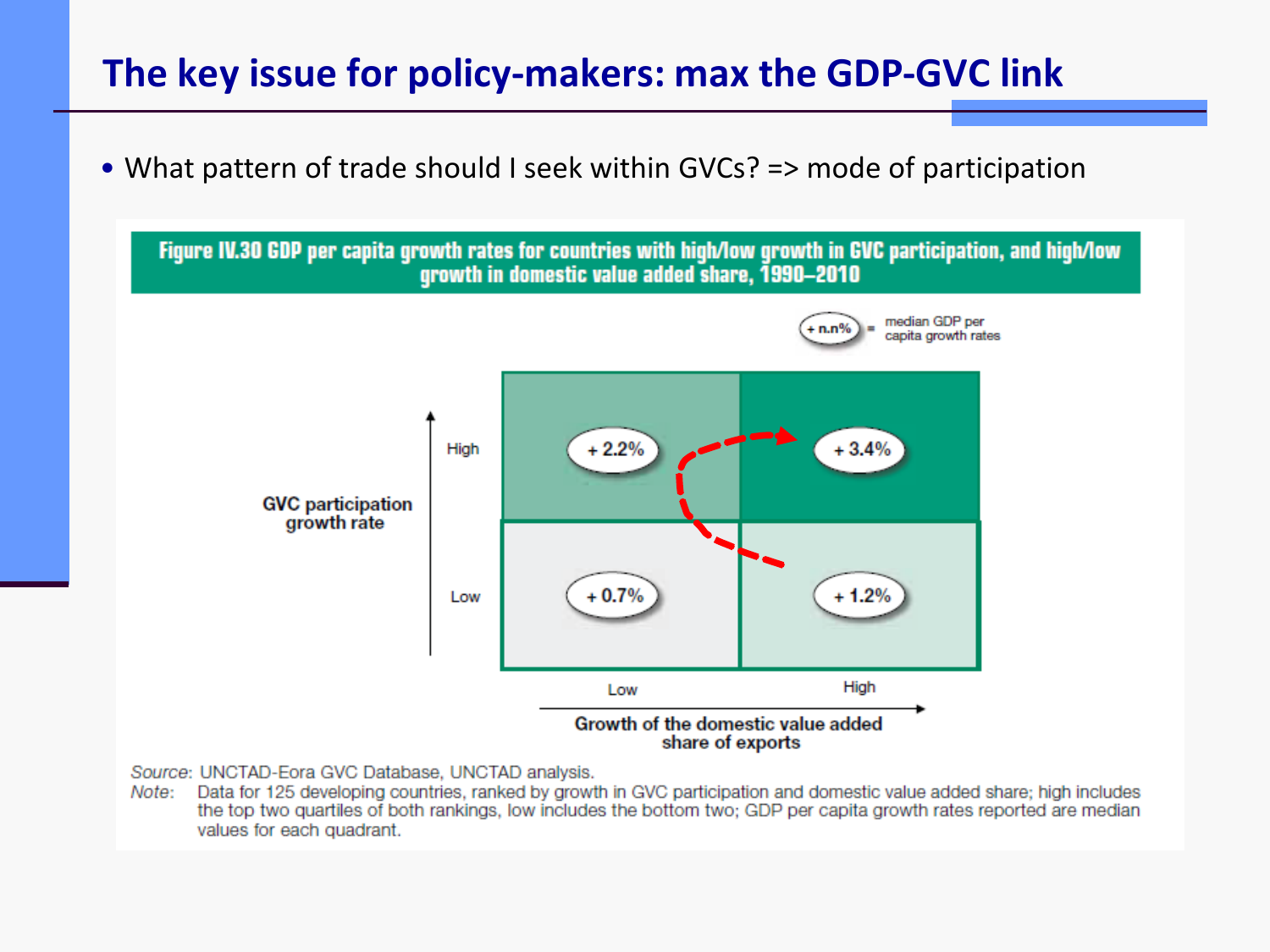# Participation is also not immune from potential problems

- An increase in GVC participation stems from higher FVA as well as domestic value added re-exported by third countries => not necessarily leading to higher GDPX, at least in the short term; still general equilibrium effects seems to lead countries to a higher growth path in the medium run
- But what drives the extent and timing of these latter effect? Role of institutions? Spurious relation with FDI attraction? Role of international fragmentation of production?
- FDI and international fragmentation of production might be beneficial in activating the link between high GVC participation and growth, but also expose the country to a number of potential unpleasant consequences: volatility in trade flows / CA / tax base